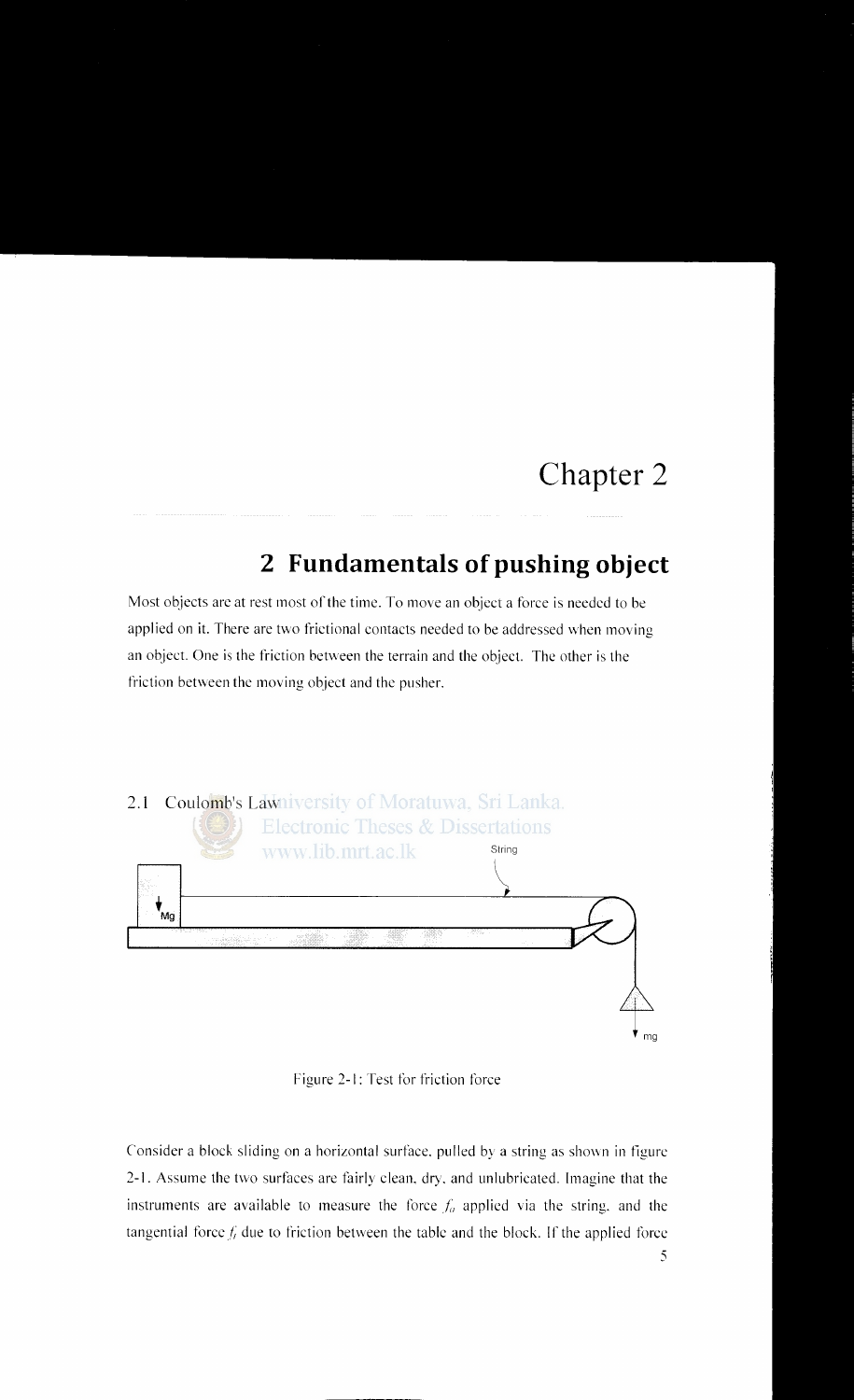$f_a$  increased gradually, the behavior illustrated in figure 2-2 can be observed. For small applied forces, the frictional force will balance the applied force, so that the block does not move. Above some threshold. the block will begin moving. and the frictional force will now be constant. If a large number of experiments are carried out by varying the block's mass. the block's shape. the materials. and so forth. the factors for the limiting frictional forces can be identified as the normal force. and the materials involved. If  $f_{ts}$  is the limiting value of static friction, at which motion begins, and  $f_{td}$  is the value of dynamic friction. then these values are approximately:

$$
f_{ts} = \mu_s f_n
$$

$$
f_{td} = \mu_d f_n
$$

Where  $f_n$  is the normal force.  $\mu_s$  is the static coefficient of friction. and  $\mu_d$  is the dynamic coefficient of friction. Typically  $\mu_s$  is larger than  $\mu_d$ , but this difference is ignored and speak of a single coefficient of friction  $\mu$ , A simple statement of Coulomb's law is:

### $|f_t|\leq \mu |f_n|$

University of Moratuwa, Sri Lanka if there is no motion, and if there is any motion, with the tangential force in a direction opposite to the motion. www.lib.mrt.ac.lk

$$
|f_t| = \mu |f_n|
$$



Figure 2-2 Coulomb's law of sliding friction 6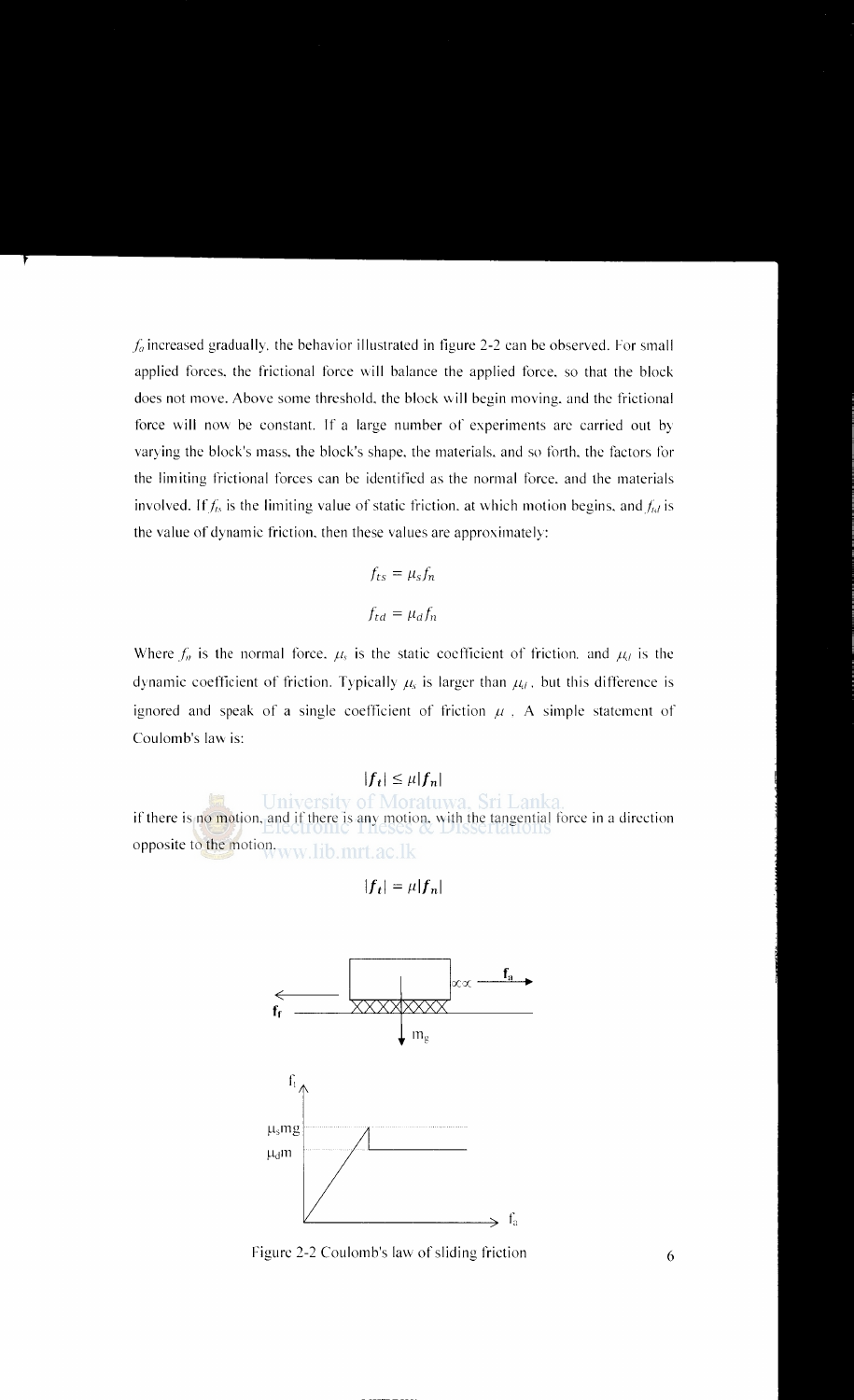In particular, the tangential force is largely independent of the contact area. and of the velocity of motion. The coefficient of friction is considered to be a material property, depending only on the materials involved. Tables of the coefficient of friction should not be taken too seriously, but some typical values are given below:

| <b>Materials</b>         | μ            |
|--------------------------|--------------|
| metal on metal           | $0.15 - 0.6$ |
| rubber on concrete       | $0.6 - 0.9$  |
| plastic wrap- on lettuce | $\infty$     |
| Leonardo's number        | 0.25         |
|                          |              |

Table I: The friction coefficient between some materials

Experiments like those described above provide the basis of Coulomb's law, vvhich will be stated more carefully later. The history of the law is also interesting. Coulomb's work with friction was his first scientific achievement. Coulomb's interest in friction was spurred by practical engineering matters. He was a military engineer in carrier and carried his huge laboratory apparatus with him from one assignment to another. Coulomb is also known for the invention of the torsion balance and for his studies of electricity, leading to the law for electrostatic attraction which is unfortunately also known as Coulomb's law.



Figure 2-3 Sliding block with Coulomb friction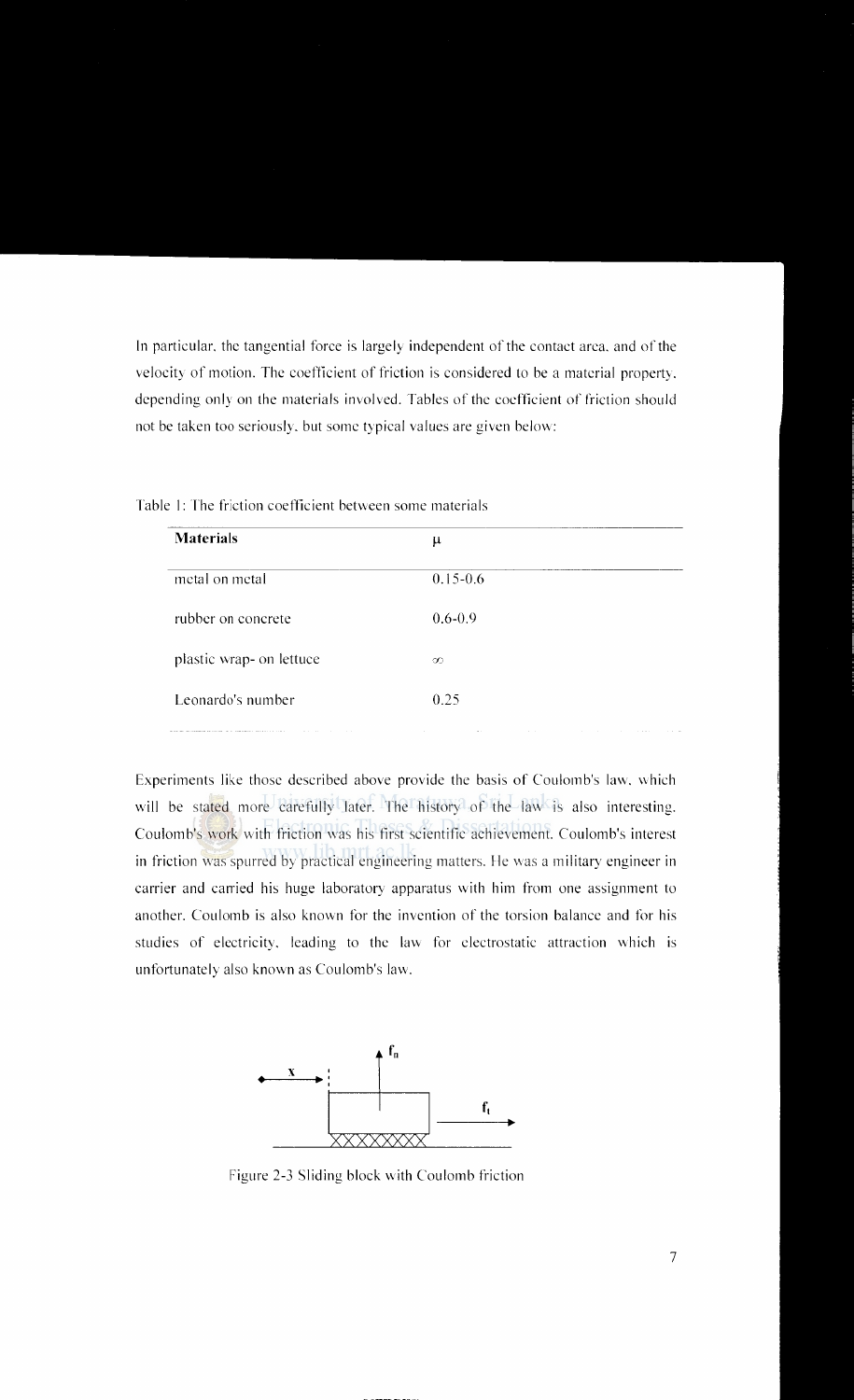Coulomb \Vas not the first to propose Coulomb's law of sliding friction. Amontons had proposed it earlier, and the law is occasionally referred to as Amontons's law. It also appears that Leonardo da Vinci had earlier posed a more restrictive version of the law, supposing the coefficient of friction to be always one fourth. Coulomb's law is a phenomenological lav\. providing an approximate description of an aggregate behavior. For that reason there are some who would prefer not to call it a law at all. There are more fundamental approaches to the modeling of friction. and more precise approximations of friction. But Coulomb's law still provides the best combination of simplicity and accuracy for many purposes.

#### 2.2 Single degree-of-freedom problems

Lets begin by considering the simplest problems. involving just one degree of freedom. Consider a block in frictional contact with a supporting plane. \\ hich is prevented somehow from moving away from the plane (fig. 2-3). The tangential position of the block is given by x, and the frictional force is given by  $f_n$  and  $f_n$ . respectively normal and tangential to the supporting plane. Coulomb's law prescribes a constraint on the contact force. depending on the *contact mode* indicated in the table2

Table 2: Contact force and contact mode

| ý        | Ÿ         |                           |                                |
|----------|-----------|---------------------------|--------------------------------|
| $\leq 0$ |           |                           | $f_i = \mu f_n$ left sliding   |
| > 0      |           |                           | $f_t = -\mu f_n$ right sliding |
| $= 0$    | $\leq 0$  |                           | $f_i = \mu f_n$ left sliding   |
| $= 0$    | $\geq$ (1 |                           | $f_i = \mu f_i$ right sliding  |
| $= 0$    | $=$ ()    | $ f_i  \leq \mu f_n$ rest |                                |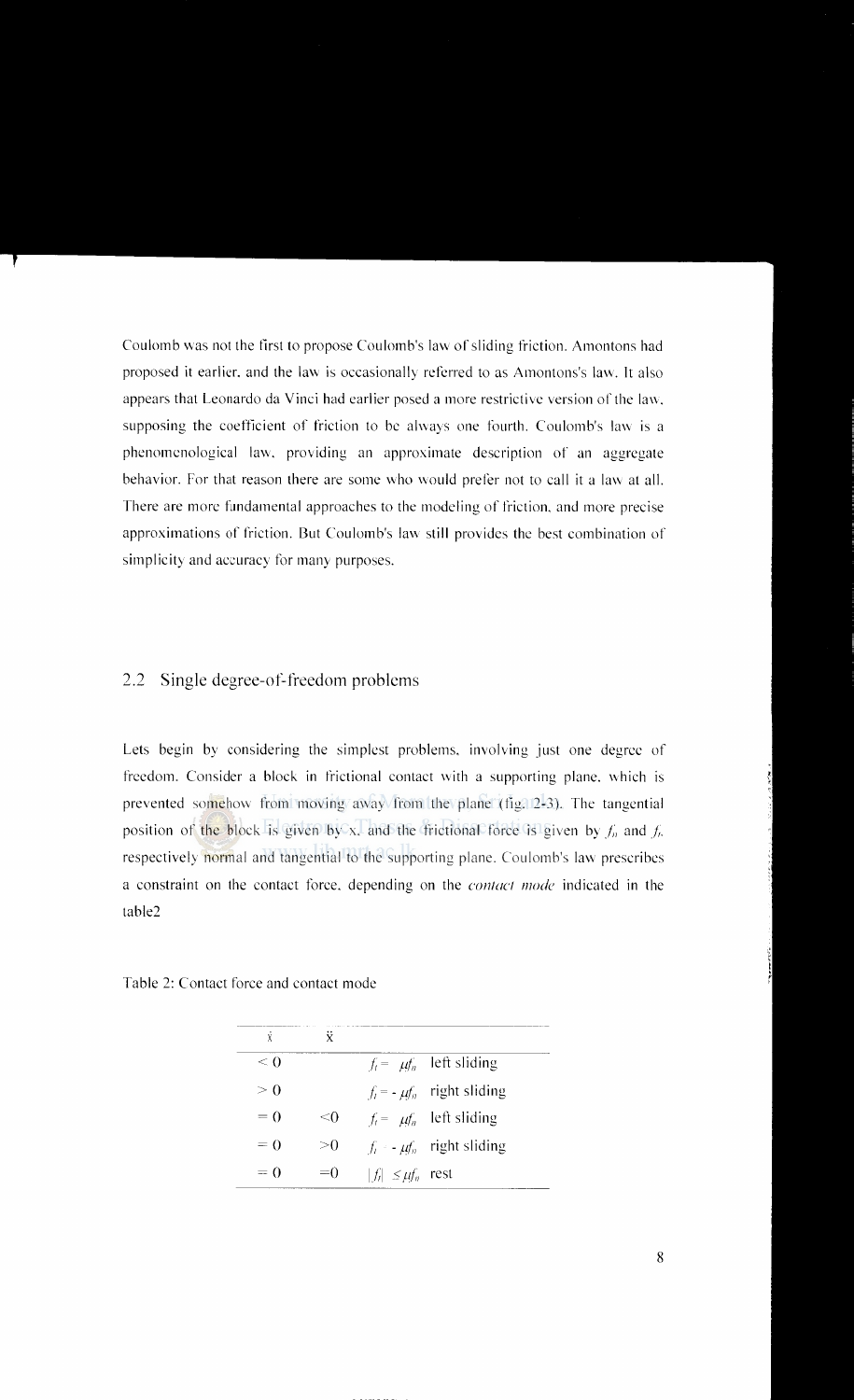Now suppose that a gravitational field is introduced. So that the supporting surface is an inclined plane (fig. 2-4). Let  $\alpha$  be the angle of the inclined plane with respect to the horizontal. What is the maximum angle  $\alpha$  at which the block can remain at rest?

If the block is at rest, then the gravitational force must balance the total contact force:

 $f_n = mg \cos \alpha$  $f_i$  *mg sin* $\alpha$ 

At rest we have  $|f_i| \leq |\mu f_n|$ . The limiting case is given by

 $f_i - \mu f_n$ 

Substituting.

 $mg \sin \alpha = \mu mg \cos \alpha$ 



The desired angle  $\alpha$  is the arc-tangent to the coefficient of friction. This angle is sometimes called the friction angle or the angle of repose.

The friction angle provides an elegant geometrical approach to Coulomb's law. Consider all the forces satisfying Coulomb's law for an object at rest. i.e. all the forces satisfying the condition

$$
|f_i| \leq |\mu f_n|
$$

This set of forces describes a cone in the force space, called the *friction cone*, with vertex at the origin, and dihedral angle  $2tan^{-1}\mu$  (fig. 2-4). Then Coulomb's law can be stated as

For left sliding  $f_n + f_t \in \text{right edge of friction cone}$ 

l•t..  $\sim$ \f:·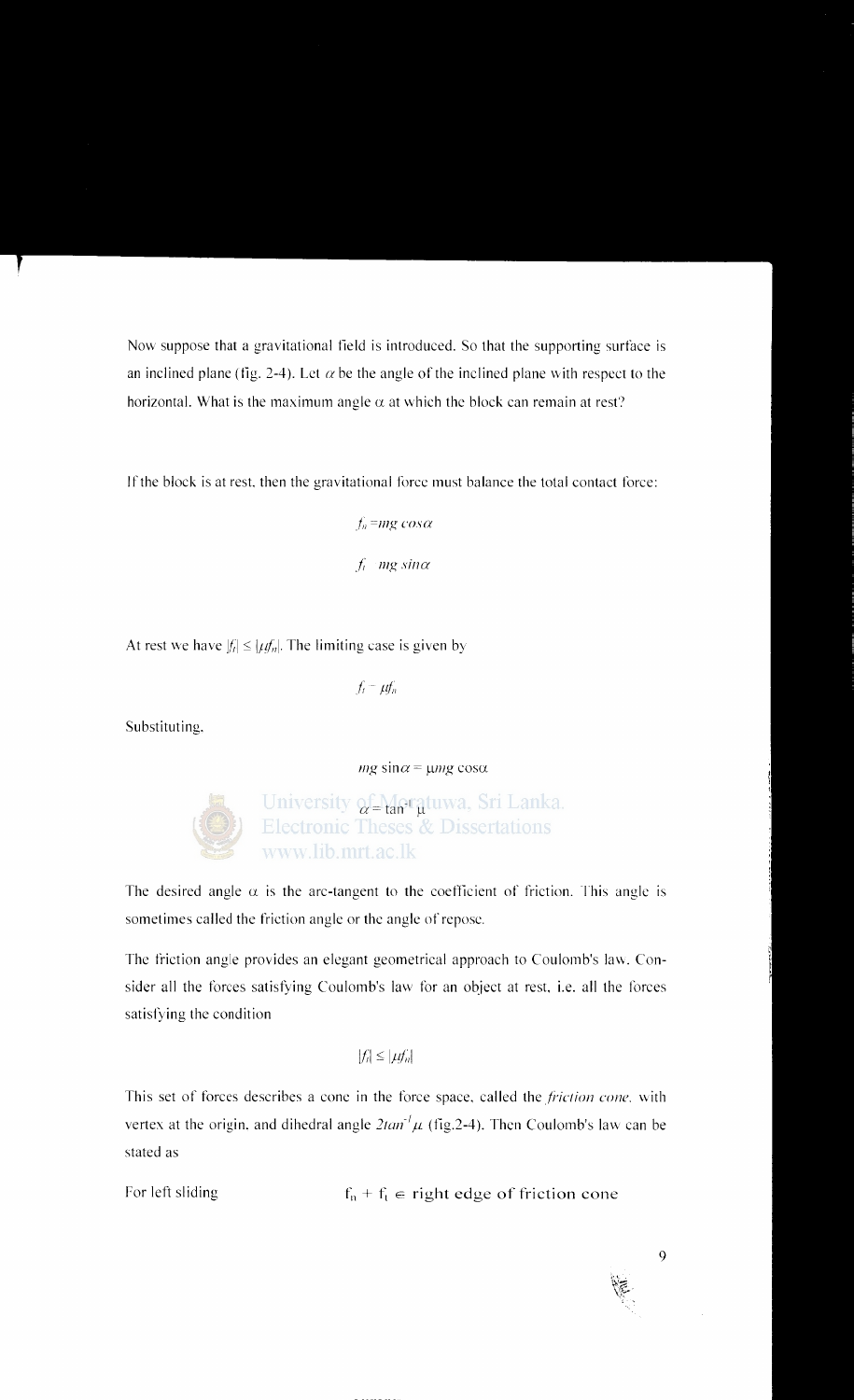For right sliding  $f_n + f_1 \in$  left edge of friction cone

For rest

 $f_n + f_1 \in$  friction cone



Figure 2-4 Sliding block on inclined plane



Figure 2-5 The friction cone

To satisfy Coulomb's law the contact force deviates by at most  $tan^{-1}\mu$  from the contact normal.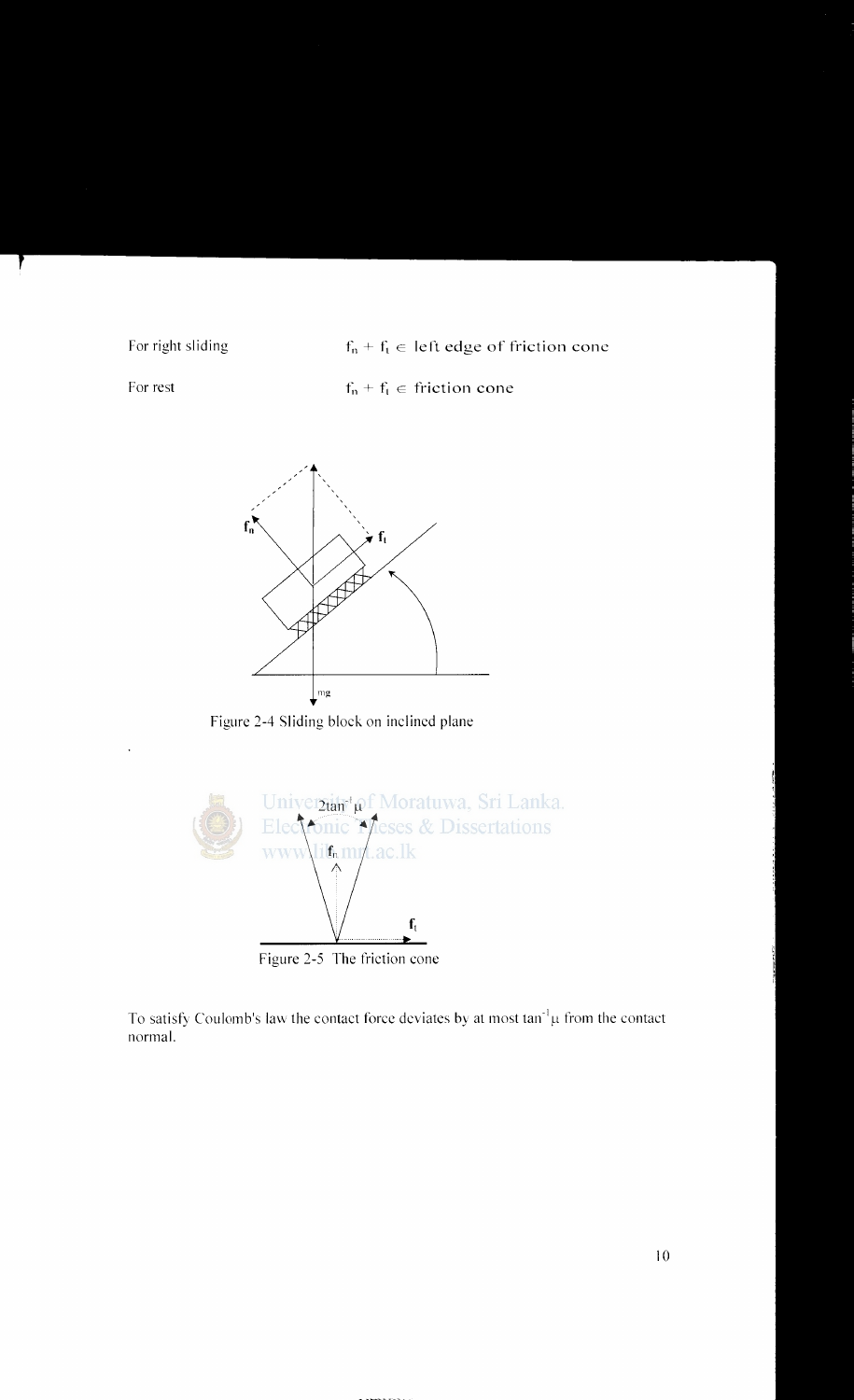#### 2.3 **Planar sliding**

Some manipulation tasks involve an object sliding on a planar support surface. The motion of a pushed object is often undefined. If a rigid object is supported by more than three contact points. the distribution of supporting forces arc underdetennined. If the frictional forces are assumed proportional to the normal forces. as Coulomb suggests, then the frictional forces are also underdetermined. The problem is illustrated by the defective dinner plate of fig.  $2-6$ . The plate was designed with a circular ridge on the bottom, so that the supporting forces would be concentrated at the edge of the plate. Unfortunately. the bottom of the plate sagged during the tiring process, so that the center is also in contact with the planar support. There is no way to predict whether the support forces will be concentrated at the center, giving it an irritating tendency to rotate. or at the edge. resisting rotation. In practice. the plate's behavior **\viii** depend on details that may be very difficult to model. It may behave well with a tablecloth. and poorly without a tablecloth. Its behavior might depend on the phase of the moon. (Tidal forces induce microscopic changes in the shapes of the

plate and table.)

University of Moratuwa, Sri Lanka. **Electronic Theses & Dissertations** www.lib.mrt.ac.lk

Figure 2-6 Cross section of a plate

It is impossible to predict the motion of this plate. \vithout knowing the distribution of supporting forces between the plate and the table.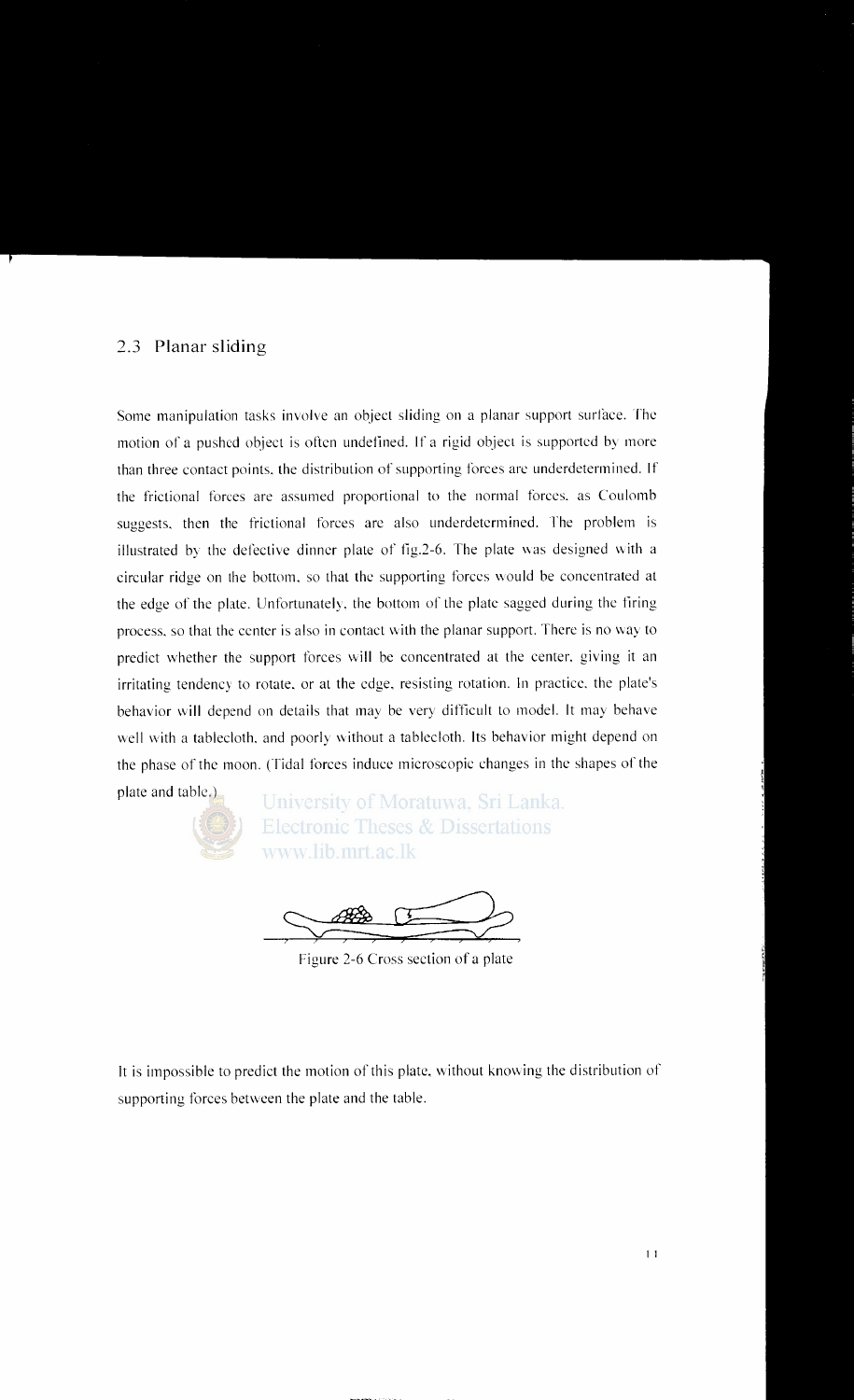#### 2.4 Force and moment of planar sliding

Let some object be in planar motion, supported by a fixed planar surface. Choose a coordinate frame with the  $x-y$  plane coincident with the support, and z pointing outward. Let the object's contact with the surface be confined to some region  $R$ . Let  $r$ be the position vector of some point in the object, and let  $v(r)$  be the velocity of that point.



Figure 2-7 Notation for planar sliding.

If  $p(r)$  is the pressure at r, and  $dA$  a differential element of area at r, then the magnitude of the normal force at r is given by

$$
p(\mathbf{r})dA
$$

and Coulomb's law gives us the tangential force at r:

$$
-\mu \frac{v(r)}{|v(r)|} p(r) dA
$$

 $12$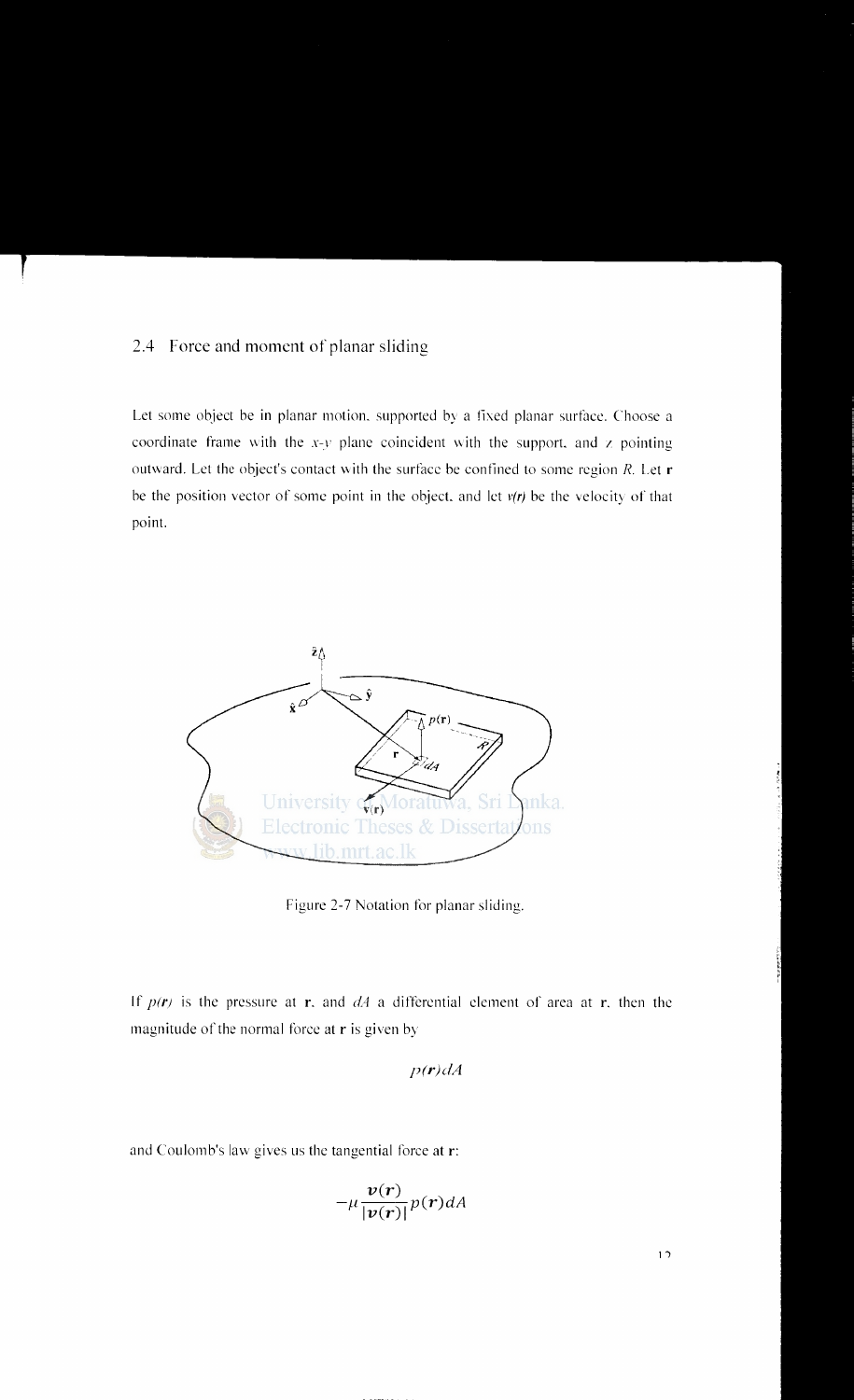for  $|v(r)| \neq 0$ , where  $\mu$  is the coefficient of friction, assumed uniform over the contact region R.

Integrating over *R.* we obtain expressions for the total force and moment due to friction:

$$
\boldsymbol{f}_f = -\mu \int_R \frac{\boldsymbol{v}(\boldsymbol{r})}{|\boldsymbol{v}(\boldsymbol{r})|} p(\boldsymbol{r}) dA \qquad \rightarrow 2.1
$$

$$
\boldsymbol{n}_f = -\mu \int_R \boldsymbol{r} \times \frac{\boldsymbol{v}(\boldsymbol{r})}{|\boldsymbol{v}(\boldsymbol{r})|} p(\boldsymbol{r}) dA \qquad \rightarrow 2.2
$$

Note that the frictional force  $f_f$  lies in the *x-y* plane; and the total frictional moment  $\mathbf{n}_f$ acts along the z-axis. Without knowledge of the pressure distribution  $p(r)$ , these integrals cannot be evaluated. leading to indeterminacy in the frictional forces. There is an exception, though: pure translation. Moratuwa, Sri Lanka.

> **Electronic Theses & Dissertations** www.lib.mrt.ac.lk

#### 2.4.1 Case 1: Pure translation

If the object is in pure translation, all points are moving in the same direction, and we can factor the integrals of equations 2.1 and 2.2.

$$
f_f = -\mu \frac{v(r)}{|v(r)|} \int_R p(r) dA \qquad \to 2.3
$$

$$
\boldsymbol{n}_f = -\mu \int_R r p(\boldsymbol{r}) dA \times \frac{\boldsymbol{v}(\boldsymbol{r})}{|\boldsymbol{v}(\boldsymbol{r})|} \rightarrow 2.4
$$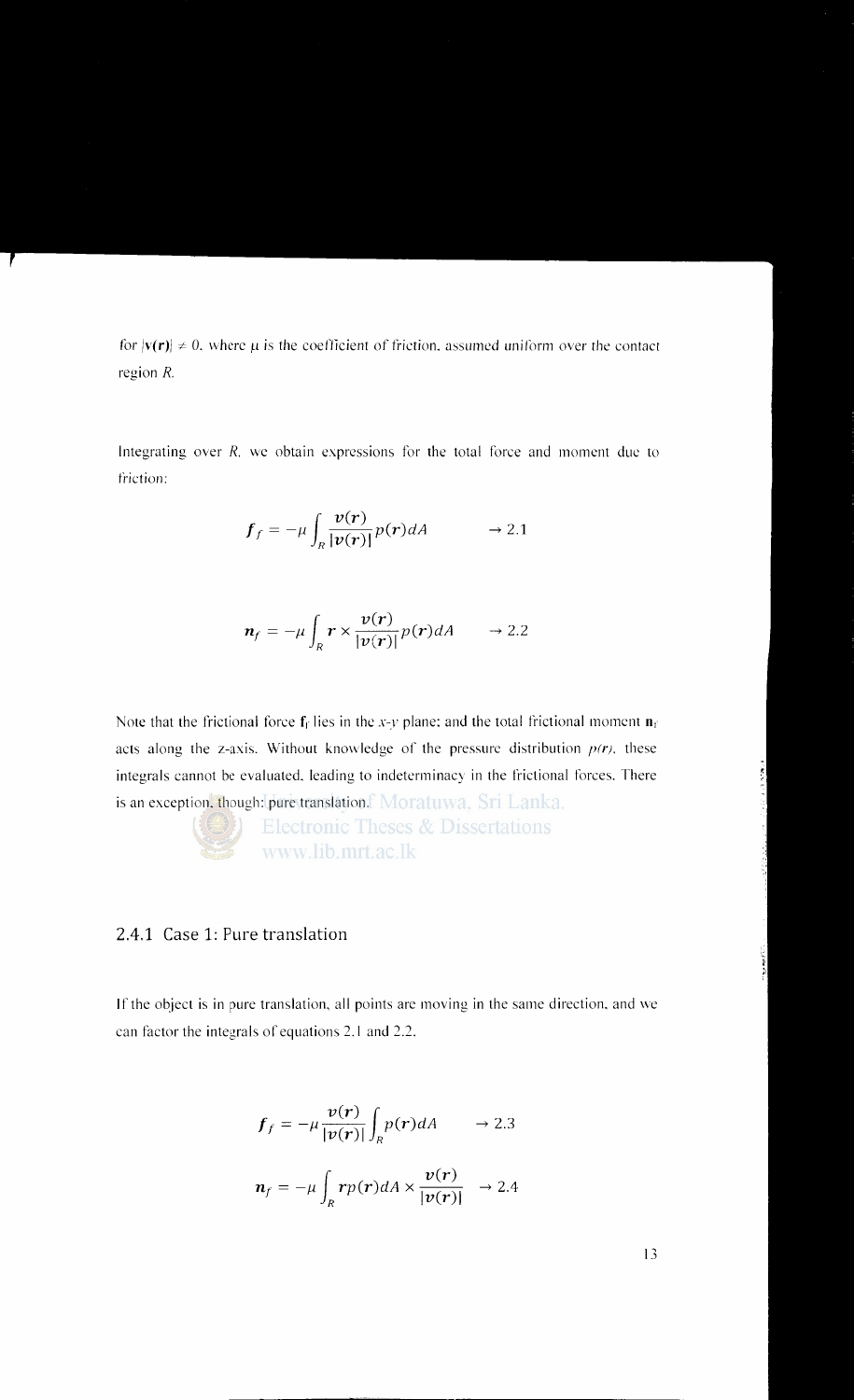Let  $f_0$  be the total normal force, and let  $r_0$  be the centroid of the pressure distribution. Then

$$
f_o = \int_R p(\mathbf{r}) dA
$$

$$
\mathbf{r}_0 = \frac{1}{f_0} \int_R r p(\mathbf{r}) dA
$$

Substituting into equations 2.3 and 2.4.

$$
\boldsymbol{f}_f = -\mu \frac{\boldsymbol{v}(\boldsymbol{r})}{|\boldsymbol{v}(\boldsymbol{r})|} f_0
$$

 $n_f = r_0 \times f_f$ 

## University of Moratuwa, Sri Lanka. **Electronic Theses & Dissertations**

Hence the frictional forces distributed over the supporting region have a resultant. with magnitude  $\mu f_0$ , in a direction opposing the motion, through the centroid  $r_0$ . In other words. the force is equivalent to that obtained by applying Coulomb's law to the sliding of a single point located at  $r_0$ .

(The center of friction (COF) is the centroid  $\mathbf{r}_0$  of the pressure distribution.)

In some cases, the center of friction is easily determined. If an object is at rest on the supporting plane. with no applied forces other than gravity and the supporting contact forces, then the center of friction is directly below the center of gravity. This is the only location that allows the contact forces to balance the gravitational force. We can generalize slightly. allowing additional applied forces. as long as they are in the supporting plane. We can also permit accelerated motion of the body, if the center of gravity is in the supporting plane. But acceleration of a body whose center of gravity is above the supporting plane it will in general. cause a shift in the pressure